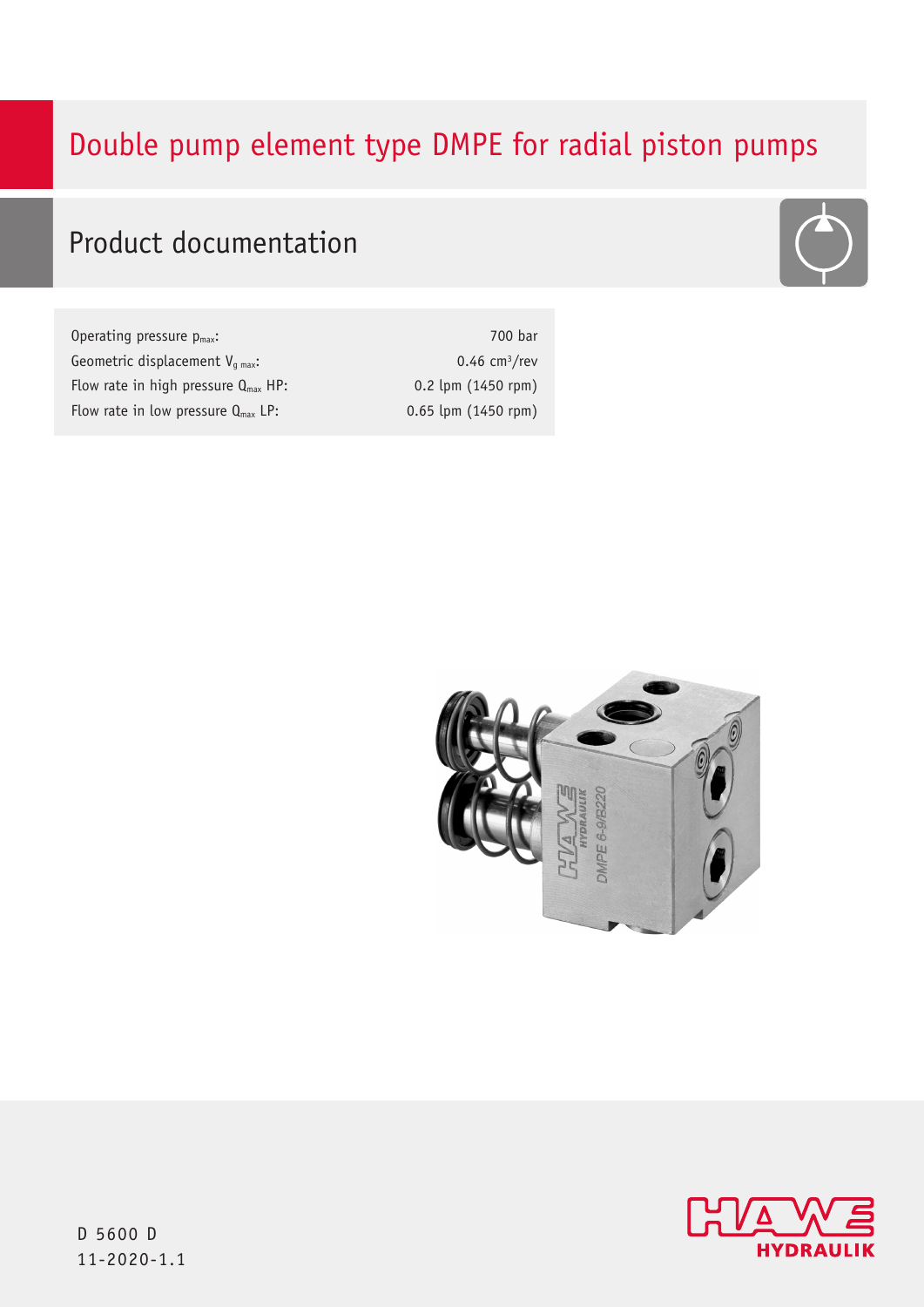

© by HAWE Hydraulik SE.

The reproduction and distribution of this document as well as the use and communication of its contents to others without explicit authorisation is prohibited.

Offenders will be held liable for the payment of damages.

All rights reserved in the event of patent or utility model applications.

Brand names, product names and trademarks are not specifically indicated. In particular with regard to registered and protected names and trademarks, usage is subject to legal provisions.

HAWE Hydraulik respects these legal provisions in all cases.

Printing date / document generated on: 03.11.2020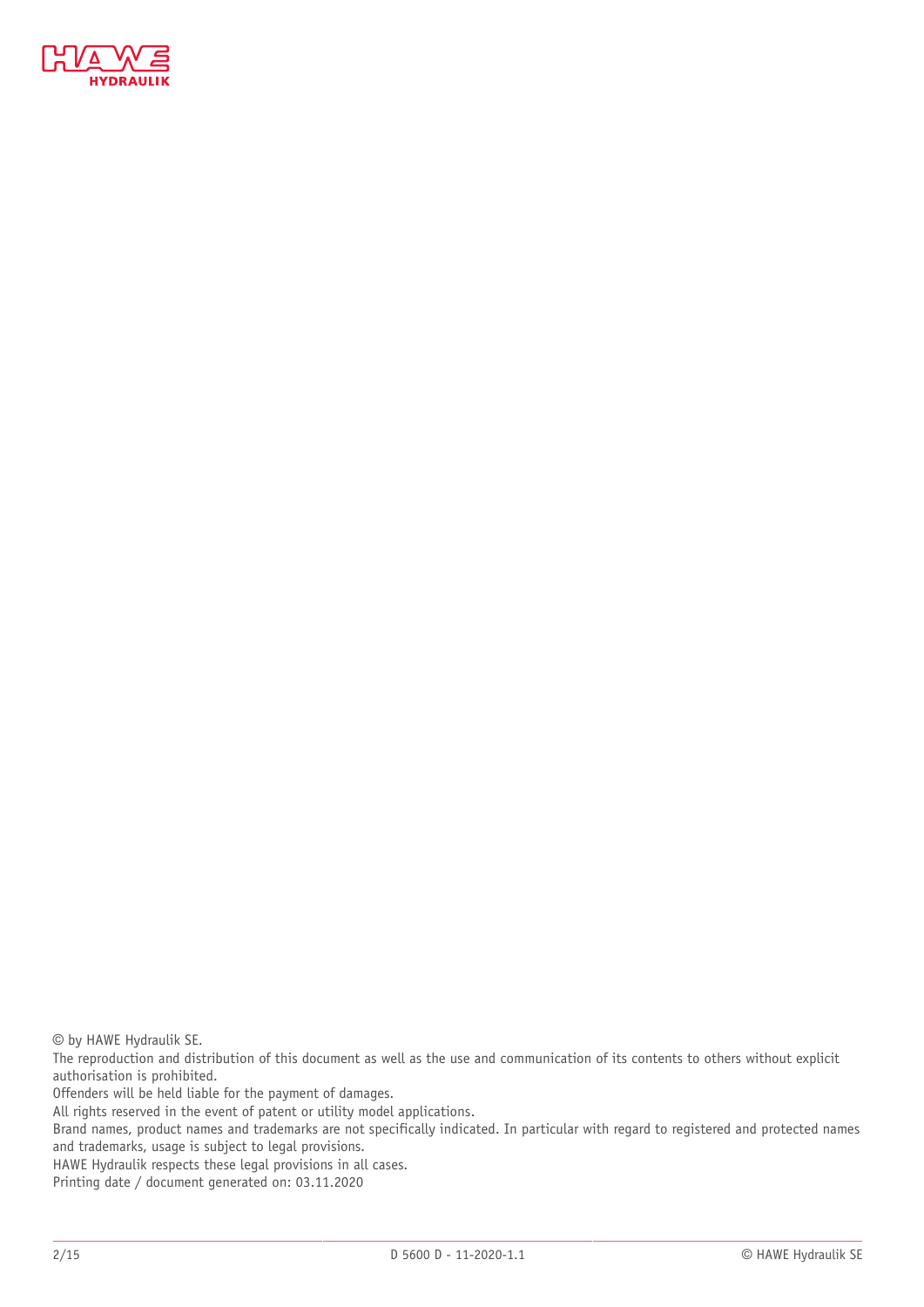

# Contents

| $\mathbf{1}$   |  |
|----------------|--|
| $\overline{2}$ |  |
| 2.1            |  |
| 2.2            |  |
| 2.3            |  |
| 2.4            |  |
| $\overline{3}$ |  |
| $\overline{4}$ |  |
| 5 <sup>1</sup> |  |
| 5.1            |  |
| 5.2            |  |
| 5.3            |  |
| 5.4            |  |
| 6              |  |
| 6.1            |  |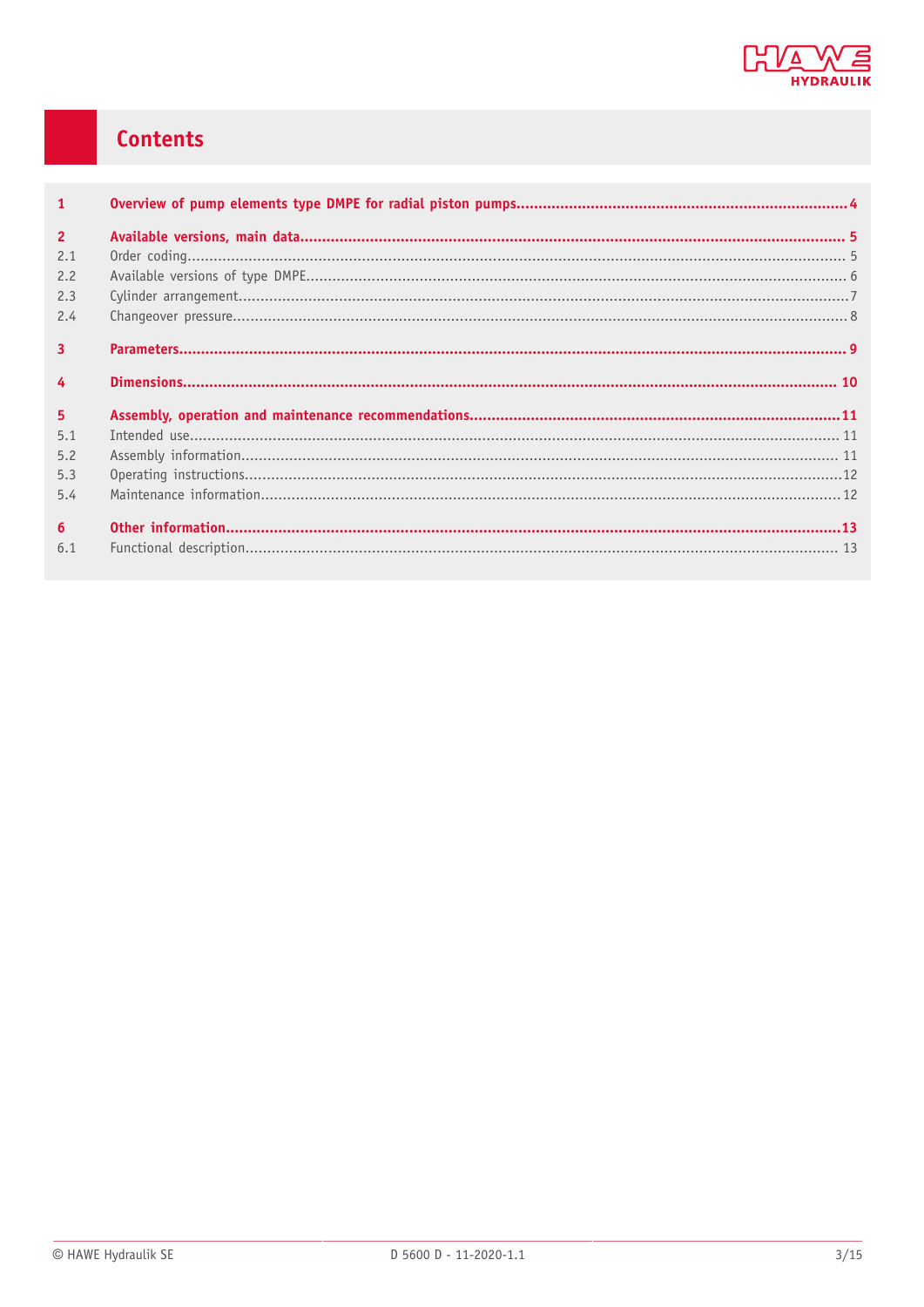

# <span id="page-3-0"></span>**1 Overview of pump elements type DMPE for radial piston pumps**

The pump element type DMPE delivers lubricating hydraulic fluids while simultaneously generating a pressure opposing the load resistance of a connected consumer. The double pump element (DMPE) consists of a low-pressure and a high-pressure piston. When the low-pressure limit is reached, an integrated valve switches the low-pressure piston to a pressure-free state. Multi-stage pumps can be designed using pump elements and suitable drive parts. These can be adapted to different requirements and spatial conditions.

### **Features** and **benefits:**

- Can be delivered individually
- Universal application
- Integrated unloading valve
- Multi-stage system possible

### **Intended applications:**

- All hydraulic pumps in dual-stage or multi-stage versions
- Hand-held tools e.g. hydraulic crimping pliers
- Rescue equipment

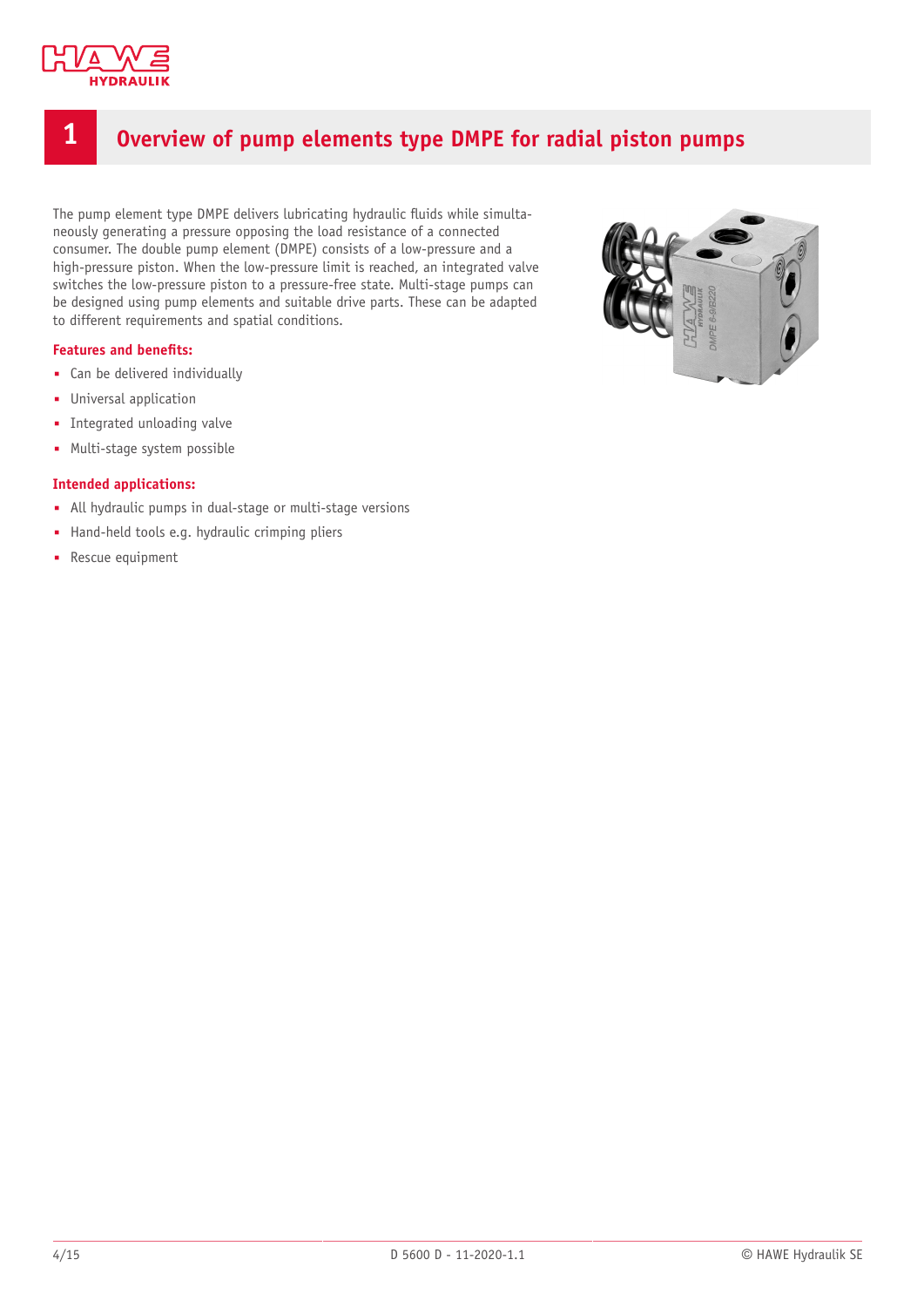

# <span id="page-4-0"></span>**2 Available versions, main data**

## <span id="page-4-1"></span>**2.1 Order coding**

**Circuit symbol:**



### **Order coding example:**

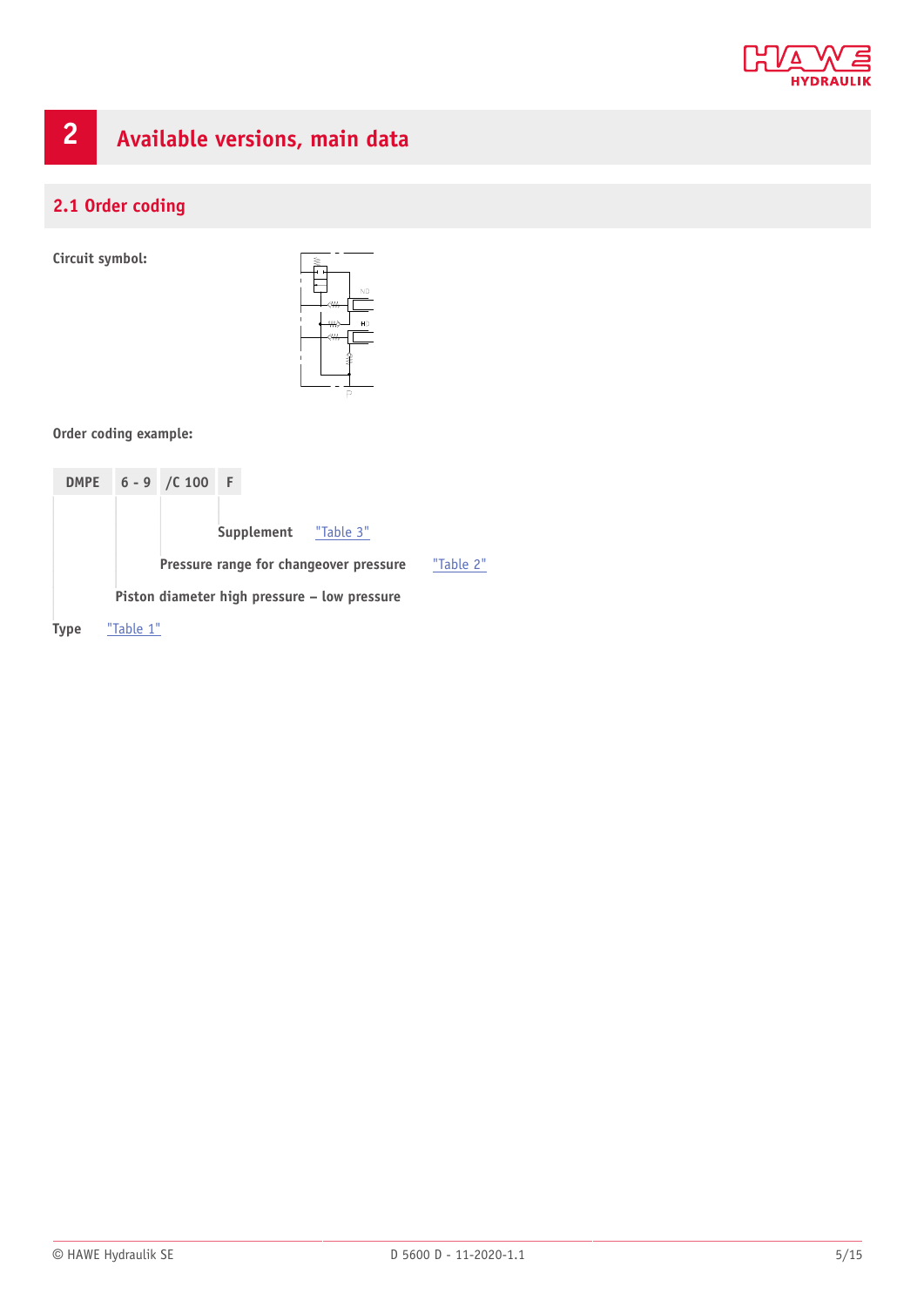

## <span id="page-5-0"></span>**2.2 Available versions of type DMPE**

The flow rates of an individual double pump element can be conveyed in the low-pressure range up to a changeover pressure of 350 bar. Depending on the selection and setting of the unloading valve, the specified flow rate in ["Table](#page-5-3) 1" relates to the set changeover pressure.

### <span id="page-5-3"></span>**Table 1 Type**

| <b>Type</b> | Piston $\varnothing$<br>$HP - LP$ | Geometric<br>displacement<br>$\text{(cm}^3\text{/rev)}$ |       | Flow rate (lpm) |        |          |      | Piston force in stroke<br>direction per 1 bar (N) |      | $p_{\text{max}}$ LP<br>(bar) | $p_{max}$ HP<br>(bar) |
|-------------|-----------------------------------|---------------------------------------------------------|-------|-----------------|--------|----------|------|---------------------------------------------------|------|------------------------------|-----------------------|
|             |                                   | Vq total                                                | Vg HP | Q total         | $Q$ HP | Q total  | Q HP |                                                   |      |                              |                       |
|             |                                   |                                                         |       | 1450 rpm        |        | 2850 rpm |      | <b>ND</b>                                         | HD   |                              |                       |
| <b>DMPE</b> | $4 - 8$                           | 0.314                                                   | 0.063 | 0.45            | 0.09   | 0.89     | 0.18 | 5.03                                              | 1.26 | 350                          | 700                   |
|             | $5 - 8$                           | 0.35                                                    | 0.098 | 0.50            | 0.14   | 0.98     | 0.27 | 5.03                                              | 1.96 | 350                          | 700                   |
|             | $6 - 8$                           | 0.393                                                   | 0.141 | 0.56            | 0.20   | 1.11     | 0.40 | 5.03                                              | 2.83 | 350                          | 700                   |
|             | $4 - 9$                           | 0.381                                                   | 0.063 | 0.54            | 0.09   | 1.07     | 0.18 | 6.36                                              | 1.26 | 350                          | 700                   |
|             | $5 - 9$                           | 0.416                                                   | 0.098 | 0.59            | 0.14   | 1.16     | 0.27 | 6.36                                              | 1.96 | 350                          | 700                   |
|             | $6 - 9$                           | 0.459                                                   | 0.141 | 0.65            | 0.20   | 1.29     | 0.40 | 6.36                                              | 2.83 | 350                          | 700                   |

**HP:** High pressure

**LP:** Low pressure

**Vg total:** HP + LP

### <span id="page-5-2"></span>**Table 2 Pressure range for changeover pressure**

| Code letter | Pressure range (bar) |
|-------------|----------------------|
|             | 281  350             |
| B           | 141280               |
|             | 40  140              |

### **A** NOTE

The changeover pressure can be freely selected within the pressure range.

### <span id="page-5-1"></span>**Table 3 Supplement**

| Coding         | <b>Description</b> |
|----------------|--------------------|
| No designation | Without filter     |
|                | With filter        |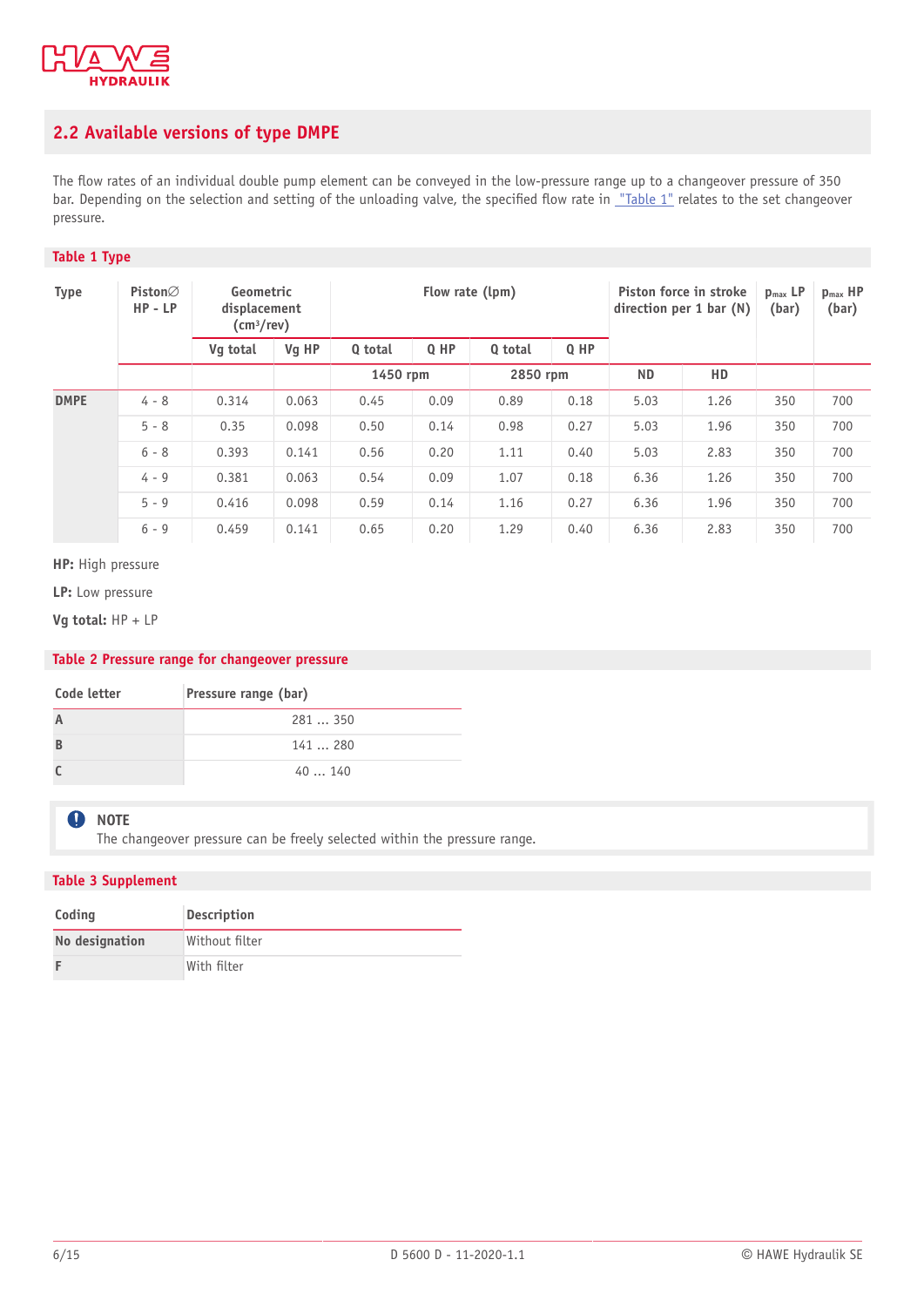

## <span id="page-6-0"></span>**2.3 Cylinder arrangement**

| Number of<br>cylinders | Correction factor k |                                                                                                     |
|------------------------|---------------------|-----------------------------------------------------------------------------------------------------|
| $1\,$                  | $\overline{3}$      | $\oplus$<br>$\overline{\oplus}$                                                                     |
| $\overline{c}$         | 1.5                 | $\oplus$<br>$\overline{\mathbf{e}^{\oplus}}$<br>ſ<br>$\mathbf{\Phi}^\mathbf{C}$<br>I <del>(4)</del> |
| $3 - 4$                | $\,1\,$             | $\oplus$<br>ÈM<br>$\oplus^\blacksquare$                                                             |
| $5 - 7$                | $\,1\,$             | !N<br>$\frac{1}{2}$<br><b>HIII</b><br>$\overline{\mathbb{P}}^{\bullet}$                             |

For designs with several DMPEs with different changeover pressures, your sales partner will gladly be of assistance.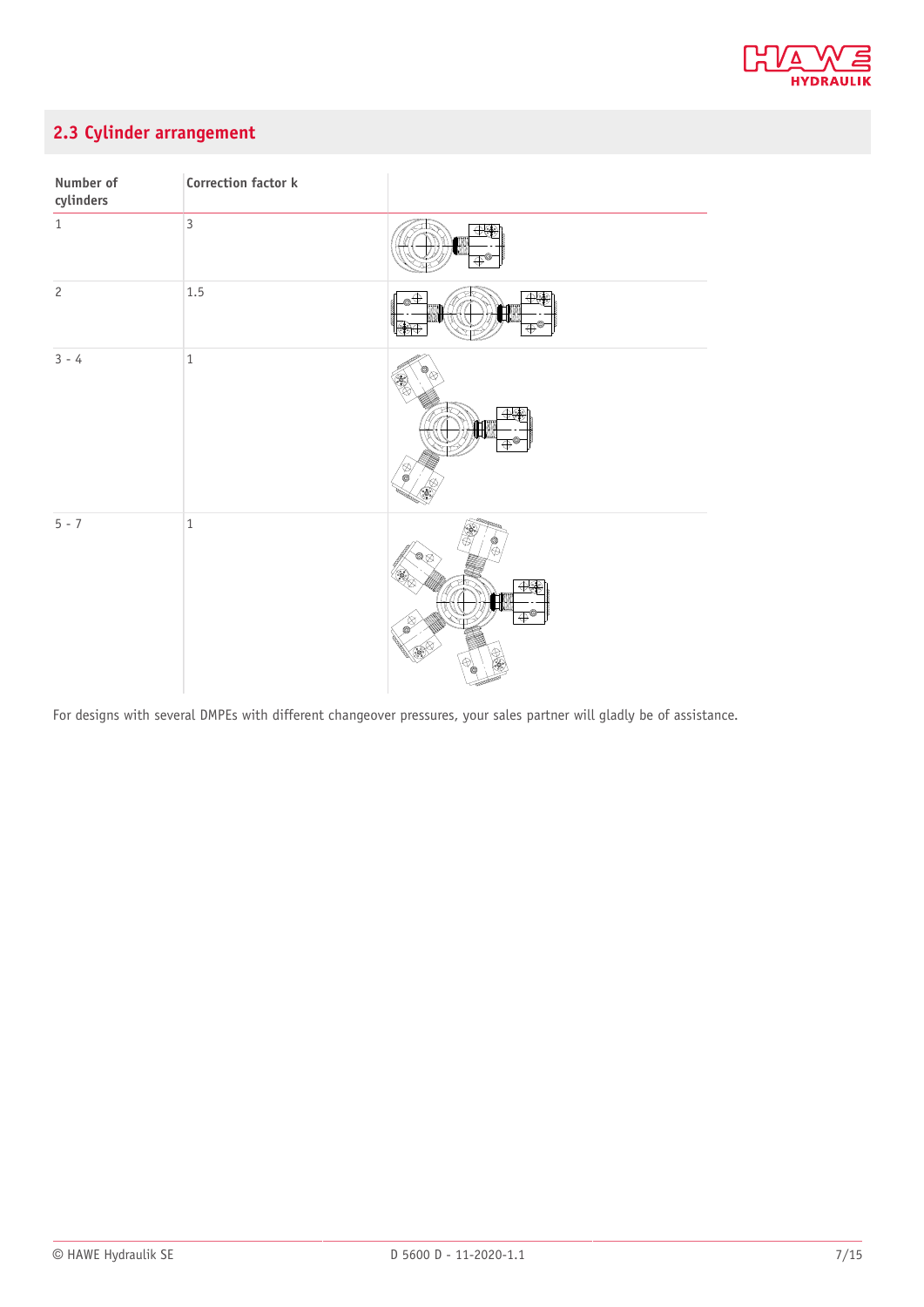

### <span id="page-7-0"></span>**2.4 Changeover pressure**

The changeover pressure is reached when the low-pressure piston conveys the medium entirely without pressure.



|  |  | Setting tolerances of the changeover pressure |  |
|--|--|-----------------------------------------------|--|
|  |  |                                               |  |

| <b>Designation</b>                | Description                                                  |
|-----------------------------------|--------------------------------------------------------------|
| pU                                | Changeover pressure according to order coding                |
| $pU \text{ min} / pU \text{ max}$ | Tolerance limits of the changeover pressure                  |
| pU Start                          | Start of the changeover process                              |
| Pmax                              | Maximum pressure                                             |
| Q total                           | Nominal flow rate in the low-pressure range                  |
| Qmin total / Qmax total           | Tolerance limits of the flow rate in the low-pressure range  |
| $Q$ HP                            | Nominal flow rate in the high-pressure range                 |
| Qmin HP / Qmax HP                 | Tolerance limits of the flow rate in the high-pressure range |

#### $\mathbf 0$ **NOTE**

The flow rates relate to circulation without pressure.

Tolerances of the set changeover pressure pU are between -10% and +5%.

Depending on the spring, the unloading valve starts the changeover process at an earlier point pU Start.

The changeover process is illustrated in the following diagram:



### **Code letter for spring**

**A:** pU Start = 0.63 \* pU - 19.80 **B:** pU Start = 0.74 \* pU - 58.81 **C:** pU Start =  $0.61 *$  pU - 19.06

**Example:** Code letter B, selected changeover pressure 250 bar

pU Start = 0.74 \* 250 bar - 58.81 = 126.19 bar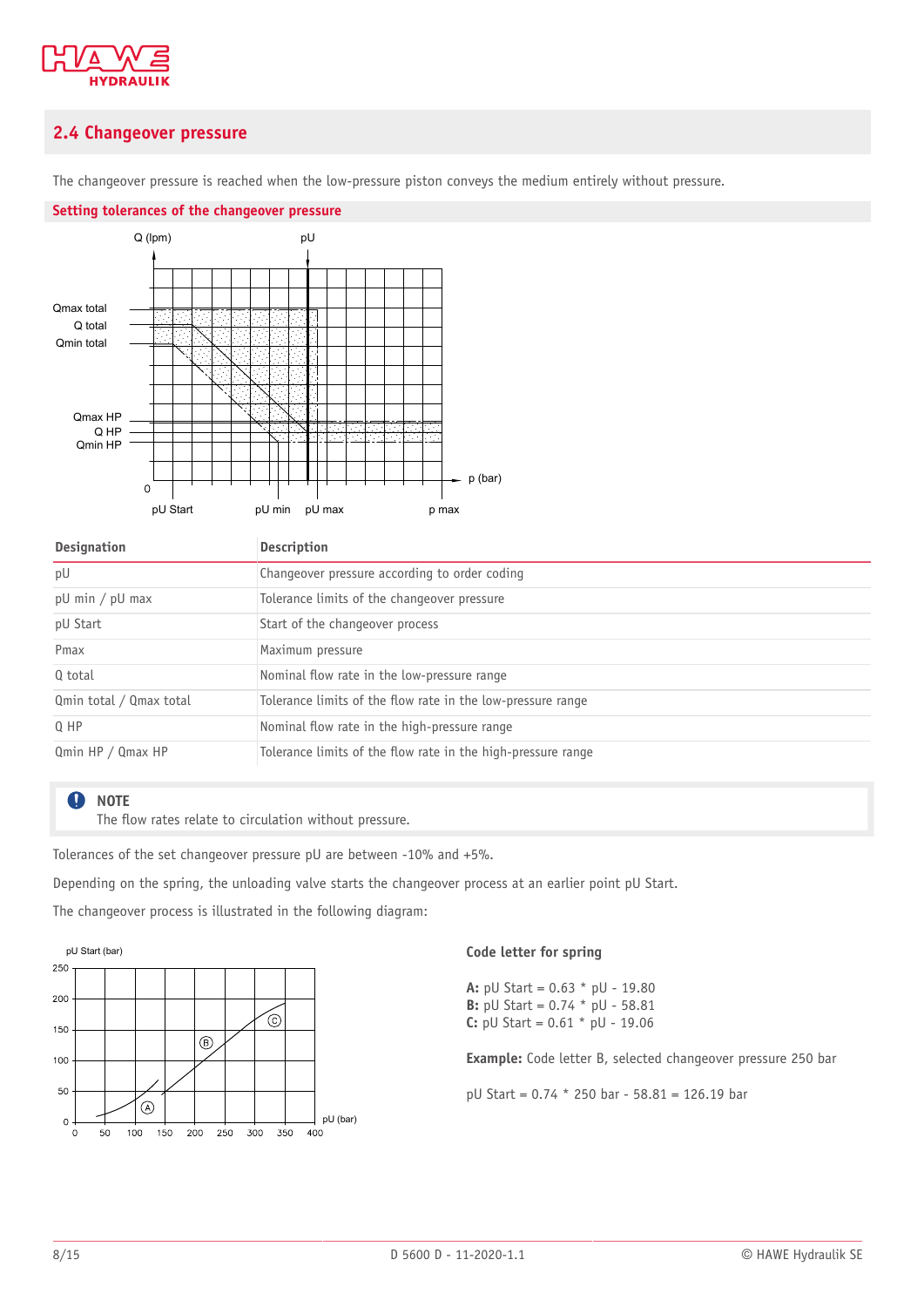

# <span id="page-8-0"></span>**3 Parameters**

### **General information**

| <b>Designation</b>           | Double pump element                                                                                                                                                                                                                                                                                                                                        |
|------------------------------|------------------------------------------------------------------------------------------------------------------------------------------------------------------------------------------------------------------------------------------------------------------------------------------------------------------------------------------------------------|
| Design                       | Valve-controlled double pump element                                                                                                                                                                                                                                                                                                                       |
| <b>Installation position</b> | As desired<br>The suction valve opening on the pump element must be completely below the oil level in<br>order to avoid the intake of air. The piston and roller bearings must be completely below the<br>oil level in continuous operation so that continual lubrication is guaranteed.                                                                   |
| <b>Material</b>              | Steel; hardened, ground functional inner parts                                                                                                                                                                                                                                                                                                             |
| Hydraulic fluid              | Hydraulic oil: according to DIN 51 524 Part 1 to 3; ISO VG 10 to 68 according to DIN 51 519<br>Viscosity range: min. approx. 4; max. approx. 300 mm <sup>2</sup> /s<br>Optimal operating range: approx. 10 to 100 mm <sup>2</sup> /s<br>PYD, AT and HFA version not available.<br>Note: Efficiency losses are to be expected outside of the optimum range. |
| <b>Cleanliness level</b>     | Recommended cleanliness according to ISO 4406, see oil recommendations D 5488/1                                                                                                                                                                                                                                                                            |
| <b>Temperatures</b>          | Environment: approx. -25 to +80 $^{\circ}$ C, oil: -25  +80 $^{\circ}$ C, pay attention to the viscosity range.<br>Start temperature: down to -25°C is permissible (observe start viscosities!), as long as the<br>steady-state temperature is at least 20K higher during subsequent operation.                                                            |

### **Pressure** and **flow** rate

| <b>Operating pressure</b> | $p_{max}$ = 700 bar                                                                                                                                                                                                                                                                                        |
|---------------------------|------------------------------------------------------------------------------------------------------------------------------------------------------------------------------------------------------------------------------------------------------------------------------------------------------------|
| <b>Efficiency</b>         | $\eta_{\text{vol}} \sim 0.8$                                                                                                                                                                                                                                                                               |
| Flow rate                 | See "Available versions of type DMPE"                                                                                                                                                                                                                                                                      |
| Perm. stroke frequency    | $min. 200$ rpm<br>max. 2850 rpm<br>Below min. stroke frequency: volumetric efficiency will drop swiftly.<br>Above max. stroke frequency: suction problems may occur (with small cylinder diameters).<br>Note: Efficiency losses and a shorter lifetime are to be expected outside of the optimum<br>range. |
|                           |                                                                                                                                                                                                                                                                                                            |
| Weight                    |                                                                                                                                                                                                                                                                                                            |
|                           |                                                                                                                                                                                                                                                                                                            |

**DMPE**  $\sim$  200 g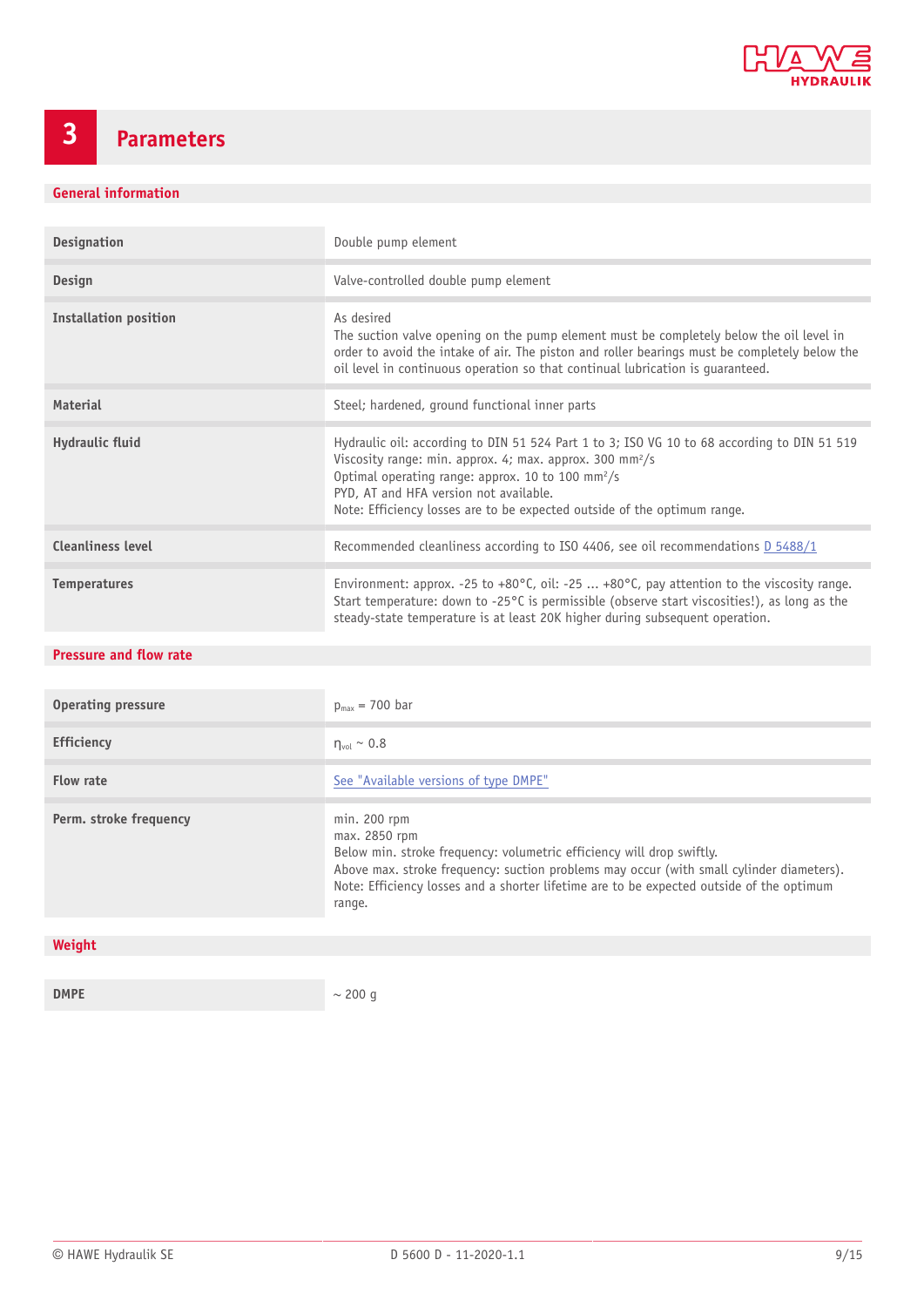

# <span id="page-9-0"></span>**4 Dimensions**

All dimensions in mm, subject to change.

### **DMPE**



#### **NOTE**  $\mathbf 0$

■ Following selection of the ball bearing, the distance L can be calculated with the following formula:

L ±0,1 = e + 
$$
\frac{D}{2}
$$
 + 1 (mm)

- The max. permissible piston stroke must not be exceeded.
- Observe reference dimension L to prevent damage to the suction valve (piston dead centre too low).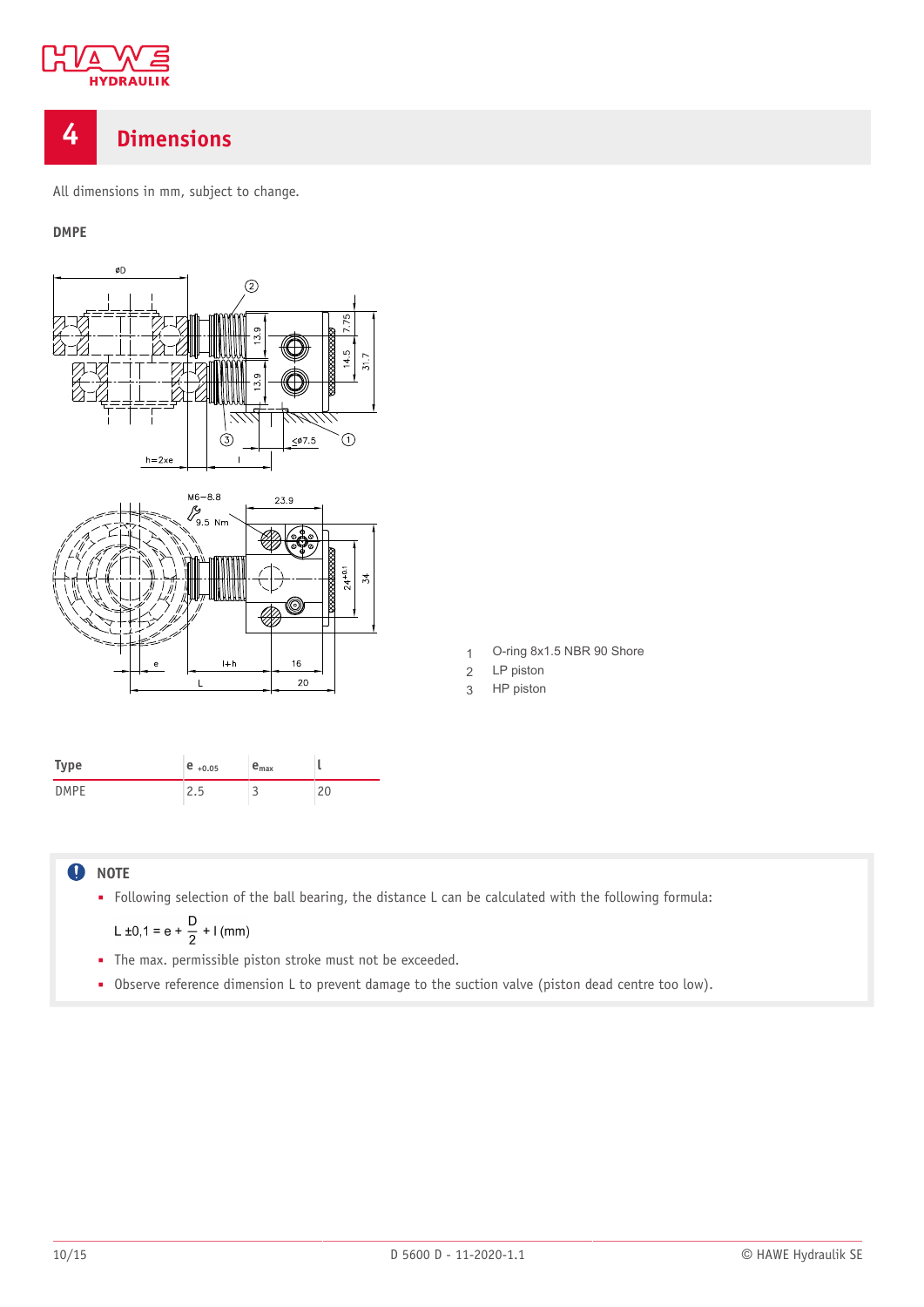

# <span id="page-10-0"></span>**5 Assembly, operation and maintenance recommendations**

### <span id="page-10-1"></span>**5.1 Intended use**

This product is exclusively intended for hydraulic applications (fluid engineering).

The user must observe the safety measures and warnings in this documentation.

### **Essential requirements for the product to function correctly and safely:**

- All information in this documentation must be observed. This applies in particular to all safety measures and warnings.
- The product must only be assembled and put into operation by qualified personnel.
- The product must only be operated within the specified technical parameters. The technical parameters are described in detail in this documentation.
- All components must be suitable for the operating conditions in the event of application in an assembly.
- The operating and maintenance manual of the components, assemblies and the specific complete system must also always be observed.

If the product can no longer be operated safely:

- 1. Remove the product from operation and mark it accordingly.
- <span id="page-10-2"></span>✓ It is then not permitted to continue using or operating the product.

### **5.2 Assembly information**

### **DANGER**

**Risk to life caused by sudden movement of the hydraulic drives when dismantled incorrectly!** Risk of serious injury or death.

- Depressurise the hydraulic system.
- Perform safety measures in preparation for maintenance.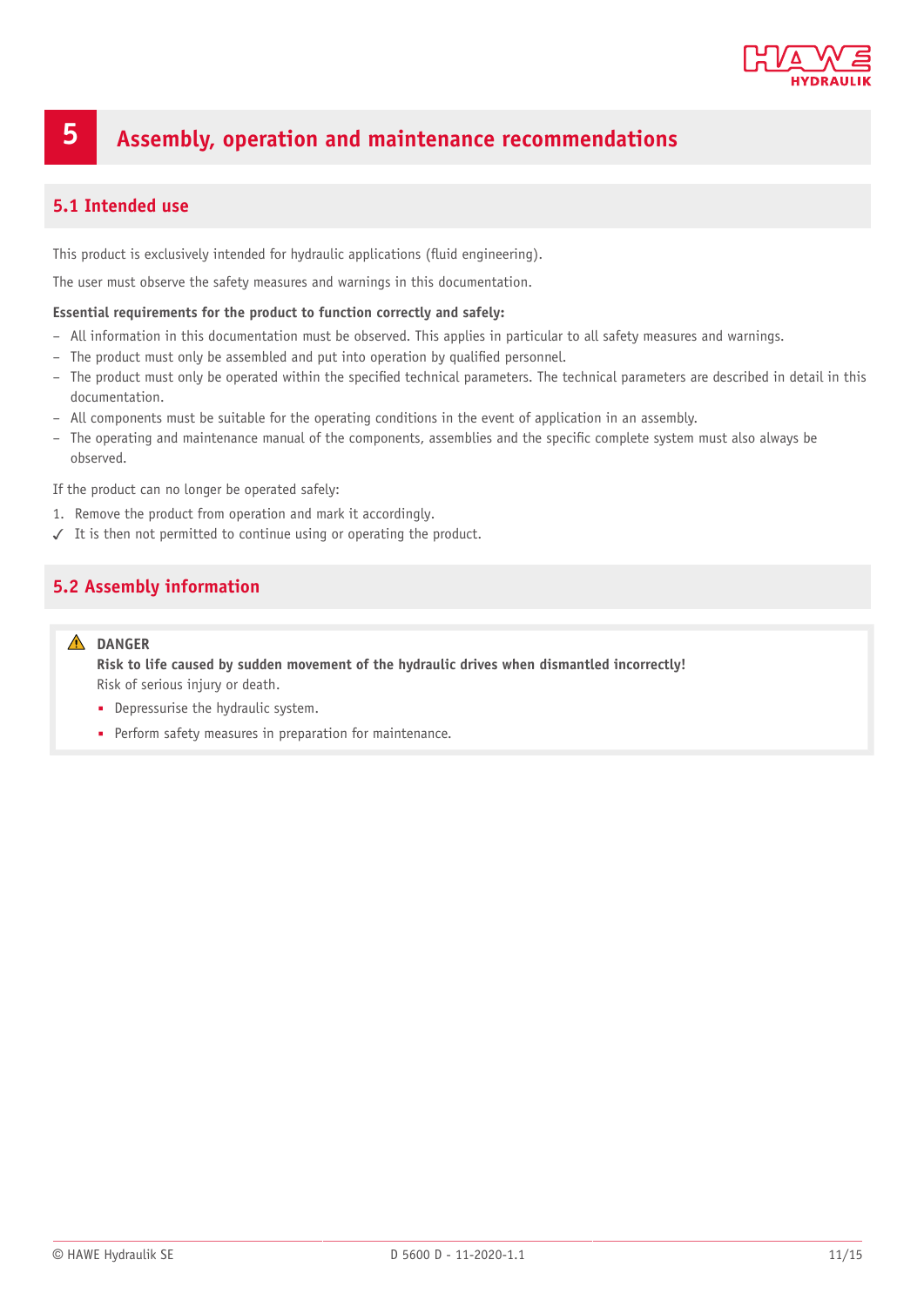

### <span id="page-11-0"></span>**5.3 Operating instructions**

### **Purity** and **filtering** of the hydraulic fluid

Fine contamination can significantly impair the function of the hydraulic component. Contamination can cause irreparable damage.

### **Examples of 'ne contamination include:**

- Swarf
- Rubber particles from hoses and seals
- Dirt from installation and maintenance
- Mechanical debris
- Chemical ageing of the hydraulic fluid

### **Q** NOTE

Fresh hydraulic fluid from the drum does not always have the necessary degree of purity. Filter hydraulic fluid before use.

Adhere to the cleanliness level of the hydraulic fluid in order to maintain faultless operation. (Also see cleanliness level in Chapter 3, ["Parameters"](#page-8-0))

<span id="page-11-1"></span>Additionally applicable document: [D 5488/1](http://downloads.hawe.com/5/4/D54881-en.pdf) Oil recommendations

### **5.4 Maintenance information**

This product is maintenance-free.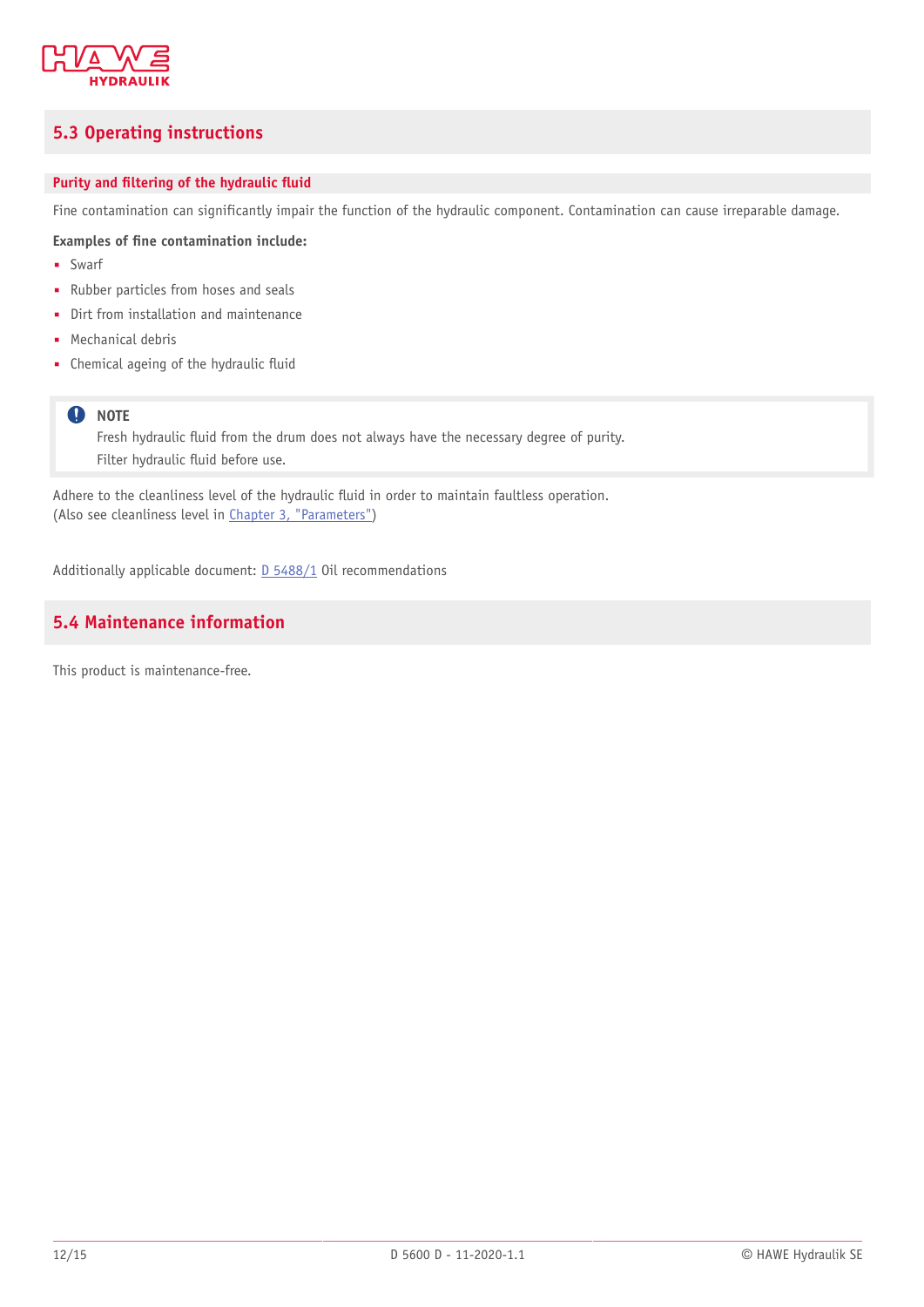

# <span id="page-12-0"></span>**6 Other information**

### <span id="page-12-1"></span>**6.1 Functional description**

Drive type: motor via rotating shaft

Shaft rotation direction: any (direction of delivery remains unchanged)

Two roller bearings are located eccentrically (same direction or opposing direction) on the shaft. The outer race of the roller bearings acts on the back of the piston in the double pump element.

This generates the lifting movement in conjunction with the return spring.

The flow rate is controlled by automatic suction and pressure control valves installed in the basic body.

When the changeover pressure is reached, the delivery flow from the low-pressure piston drains via the outlet bores. The DMPE must be enclosed in a housing to avoid any injuries due to the return stream (e.g. in a tank housing).



- 1 Oil level
- 2 Suction side
- 3 Eccentricity
- 4 To pressure line
- 5 Pump element
- 
- 
- 8 Unloading valve

### **A** NOTE

The default recommendation is to install the eccentric tappets in the opposing direction. It is fundamentally possible to use the eccentric tappets in the same direction. The individual applicable piston forces can be found in ["Table](#page-5-3) 1". When using eccentric tappets in the same direction, the larger piston forces must not be disregarded.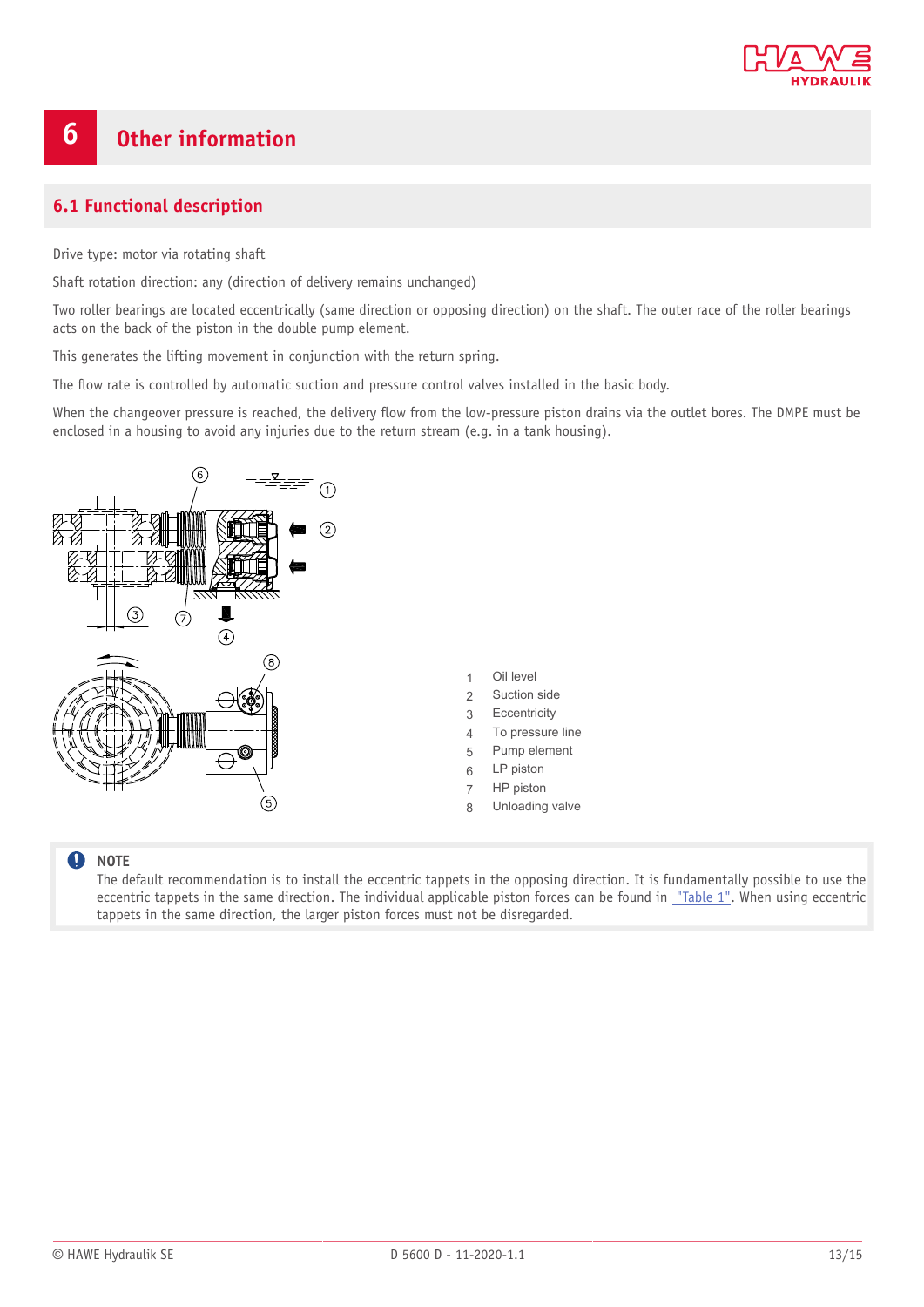

# **Further information**

### **Additional versions**

■ Pump [element](http://downloads.hawe.com/5/6/D5600-en.pdf) type MPE and PE for radial piston pumps: D 5600

### HAWE Hydraulik SE

Einsteinring 17 | 85609 Aschheim/Munich | Postfach 11 55 | 85605 Aschheim | Germany Tel +49 89 379100-1000 | Fax +49 89 379100-91000 | info@hawe.de | www.hawe.com